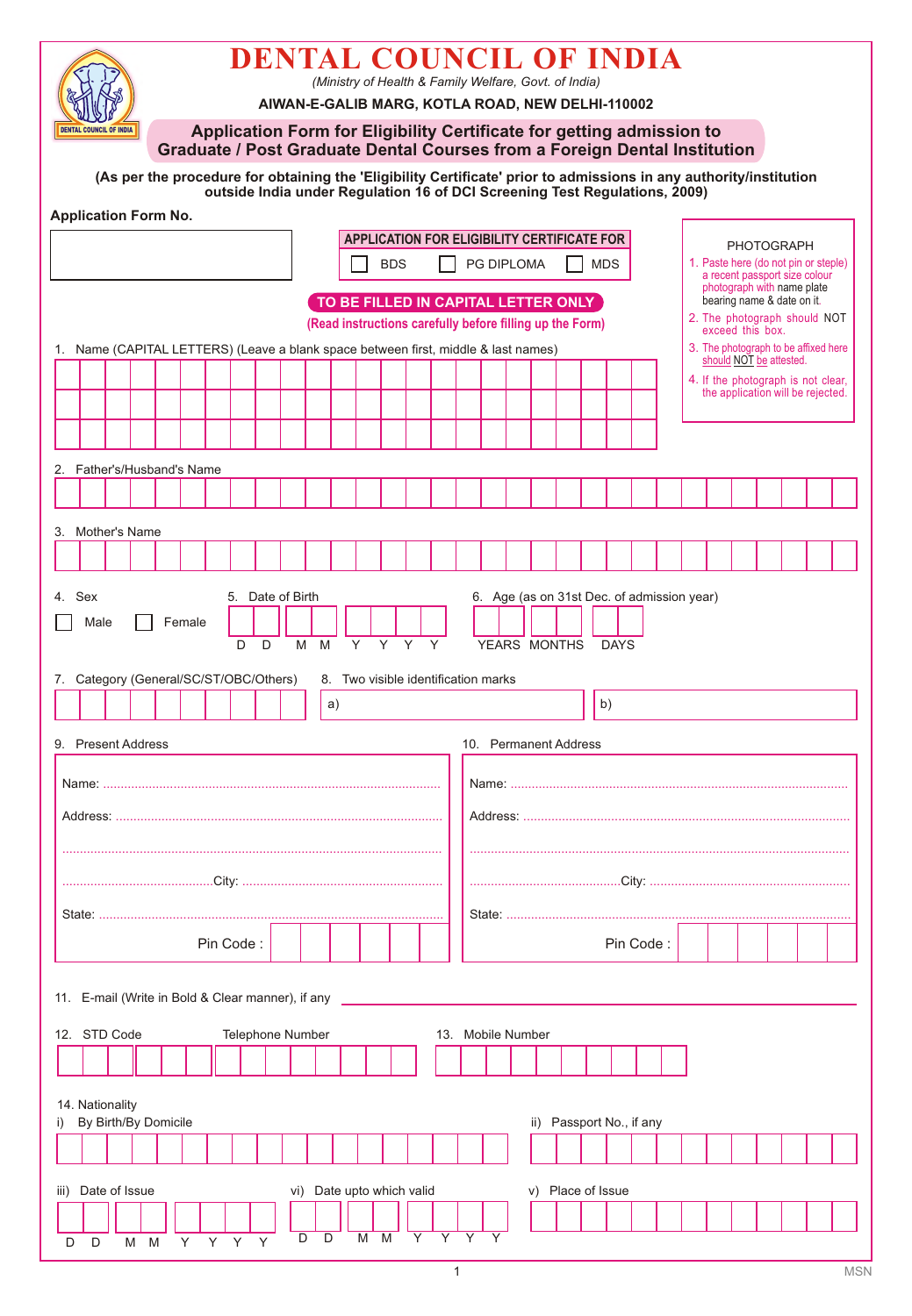| Pin Code:                                                                                                                                                                              | Pin Code:                                                                            |  |  |  |  |  |  |  |  |  |
|----------------------------------------------------------------------------------------------------------------------------------------------------------------------------------------|--------------------------------------------------------------------------------------|--|--|--|--|--|--|--|--|--|
| Month & Year of Completion<br>Date of Joining<br>Roll No.                                                                                                                              | Result                                                                               |  |  |  |  |  |  |  |  |  |
| $\overline{Y}$<br>$\overline{\mathsf{Y}}$<br>$\overline{Y}$<br>$\overline{Y}$<br>$\overline{Y}$<br>$\overline{Y}$<br>Y<br>Y<br>М<br>M<br>м<br>M                                        |                                                                                      |  |  |  |  |  |  |  |  |  |
| <b>Subjects</b><br><b>Maximum marks</b>                                                                                                                                                | <b>Marks Obtained</b><br>Result<br>%age<br>(Pass/Fail)                               |  |  |  |  |  |  |  |  |  |
| Practical<br>Theory<br>English<br>i)                                                                                                                                                   | Practical<br>Theory                                                                  |  |  |  |  |  |  |  |  |  |
| Physics<br>ii)                                                                                                                                                                         |                                                                                      |  |  |  |  |  |  |  |  |  |
| Chemistry<br>iii)                                                                                                                                                                      |                                                                                      |  |  |  |  |  |  |  |  |  |
| Biology<br>iv)                                                                                                                                                                         |                                                                                      |  |  |  |  |  |  |  |  |  |
| Additional subject,<br>V)<br>if any,                                                                                                                                                   |                                                                                      |  |  |  |  |  |  |  |  |  |
| <b>GRAND TOTAL</b>                                                                                                                                                                     |                                                                                      |  |  |  |  |  |  |  |  |  |
| 16. B.Sc. or any other University Examination (If any):                                                                                                                                |                                                                                      |  |  |  |  |  |  |  |  |  |
|                                                                                                                                                                                        |                                                                                      |  |  |  |  |  |  |  |  |  |
|                                                                                                                                                                                        |                                                                                      |  |  |  |  |  |  |  |  |  |
|                                                                                                                                                                                        |                                                                                      |  |  |  |  |  |  |  |  |  |
|                                                                                                                                                                                        |                                                                                      |  |  |  |  |  |  |  |  |  |
| Pin Code:                                                                                                                                                                              | Pin Code:                                                                            |  |  |  |  |  |  |  |  |  |
| Month & Year of Completion<br>Roll No.<br>Date of Joining                                                                                                                              | Result                                                                               |  |  |  |  |  |  |  |  |  |
| $\overline{Y}$<br>$\overline{Y}$<br>$\overline{Y}$<br>$\overline{Y}$<br>$\overline{Y}$<br>$\overline{Y}$<br>$\overline{\mathsf{Y}}$<br>$\overline{M}$<br>M<br>$\overline{M}$<br>Υ<br>M |                                                                                      |  |  |  |  |  |  |  |  |  |
| <b>Subjects</b><br><b>Maximum marks</b><br>Theory<br>Practical                                                                                                                         | <b>Result</b><br><b>Marks Obtained</b><br>%age<br>(Pass/Fail)<br>Theory<br>Practical |  |  |  |  |  |  |  |  |  |
| i)<br>English<br>$\mathsf{ii}$ )<br>Physics                                                                                                                                            |                                                                                      |  |  |  |  |  |  |  |  |  |
| Chemistry<br>iii)                                                                                                                                                                      |                                                                                      |  |  |  |  |  |  |  |  |  |
|                                                                                                                                                                                        |                                                                                      |  |  |  |  |  |  |  |  |  |
|                                                                                                                                                                                        |                                                                                      |  |  |  |  |  |  |  |  |  |
| Biology<br>iv)<br>Additional subject,<br>V)<br>if any,                                                                                                                                 |                                                                                      |  |  |  |  |  |  |  |  |  |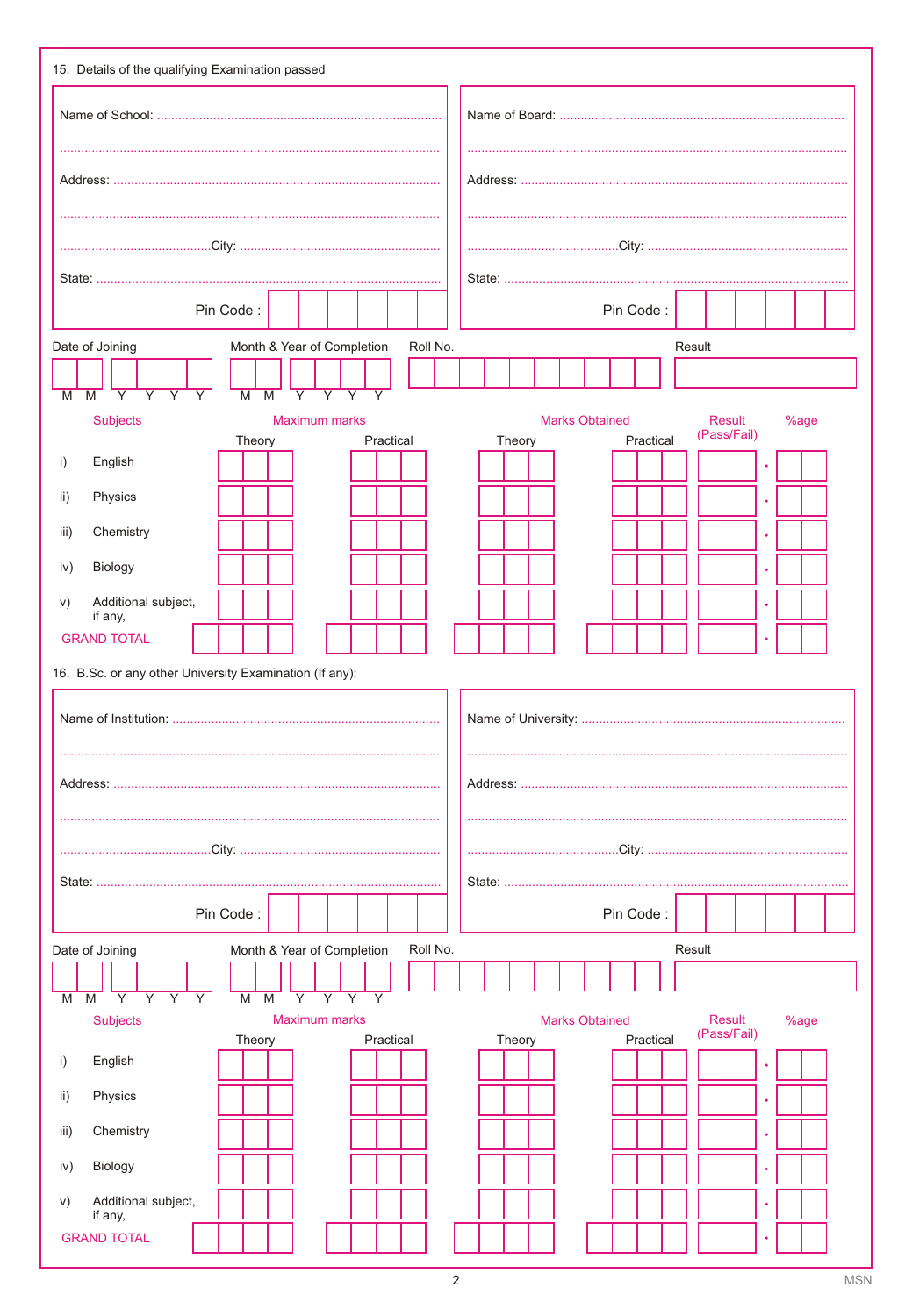| Pin Code:                                                                                           |                |                               |                |  |               |  |           |  |  |        |  | Pin Code:             |  |           |        |  |                                                          |  |      |  |
|-----------------------------------------------------------------------------------------------------|----------------|-------------------------------|----------------|--|---------------|--|-----------|--|--|--------|--|-----------------------|--|-----------|--------|--|----------------------------------------------------------|--|------|--|
| Month & Year of Completion<br>Date of Joining                                                       |                |                               |                |  | Roll No.      |  |           |  |  |        |  |                       |  |           | Result |  |                                                          |  |      |  |
| $\overline{Y}$<br>$\overline{Y}$<br>$\overline{Y}$<br>$\overline{Y}$<br>$M$ $M$<br>M<br>M           | $\overline{Y}$ | $\overline{Y}$ $\overline{Y}$ | $\overline{Y}$ |  |               |  |           |  |  |        |  |                       |  |           |        |  |                                                          |  |      |  |
| <b>Subjects</b>                                                                                     |                | Theory                        |                |  | Maximum marks |  | Practical |  |  | Theory |  | <b>Marks Obtained</b> |  | Practical |        |  | <b>Result</b><br>(Pass/Fail)                             |  | %age |  |
| i)                                                                                                  |                |                               |                |  |               |  |           |  |  |        |  |                       |  |           |        |  |                                                          |  |      |  |
| ii)                                                                                                 |                |                               |                |  |               |  |           |  |  |        |  |                       |  |           |        |  |                                                          |  |      |  |
| iii)                                                                                                |                |                               |                |  |               |  |           |  |  |        |  |                       |  |           |        |  |                                                          |  |      |  |
| iv)                                                                                                 |                |                               |                |  |               |  |           |  |  |        |  |                       |  |           |        |  |                                                          |  |      |  |
| V)                                                                                                  |                |                               |                |  |               |  |           |  |  |        |  |                       |  |           |        |  |                                                          |  |      |  |
| Vİ)                                                                                                 |                |                               |                |  |               |  |           |  |  |        |  |                       |  |           |        |  |                                                          |  |      |  |
| vii)<br>                                                                                            |                |                               |                |  |               |  |           |  |  |        |  |                       |  |           |        |  |                                                          |  |      |  |
|                                                                                                     |                |                               |                |  |               |  |           |  |  |        |  |                       |  |           |        |  |                                                          |  |      |  |
| ix<br>X)                                                                                            |                |                               |                |  |               |  |           |  |  |        |  |                       |  |           |        |  |                                                          |  |      |  |
| <b>GRAND TOTAL</b>                                                                                  |                |                               |                |  |               |  |           |  |  |        |  |                       |  |           |        |  |                                                          |  |      |  |
| 18. Details of the Foreign Dental College/Institution at which Admission Is sought by the Candidate |                |                               |                |  |               |  |           |  |  |        |  |                       |  |           |        |  |                                                          |  |      |  |
|                                                                                                     |                |                               |                |  |               |  |           |  |  |        |  |                       |  |           |        |  | Name of University by which the degree is to be awarded: |  |      |  |
|                                                                                                     |                |                               |                |  |               |  |           |  |  |        |  |                       |  |           |        |  |                                                          |  |      |  |
|                                                                                                     |                |                               |                |  |               |  |           |  |  |        |  |                       |  |           |        |  |                                                          |  |      |  |
|                                                                                                     |                |                               |                |  |               |  |           |  |  |        |  |                       |  |           |        |  |                                                          |  |      |  |
| Pin Code:                                                                                           |                |                               |                |  |               |  |           |  |  |        |  | Pin Code:             |  |           |        |  |                                                          |  |      |  |
| 19. Complete details of the dental course for which the eligibility certificate is being sought.    |                |                               |                |  |               |  |           |  |  |        |  |                       |  |           |        |  |                                                          |  |      |  |
| a). Name of the Course.                                                                             |                |                               |                |  |               |  |           |  |  |        |  |                       |  |           |        |  |                                                          |  |      |  |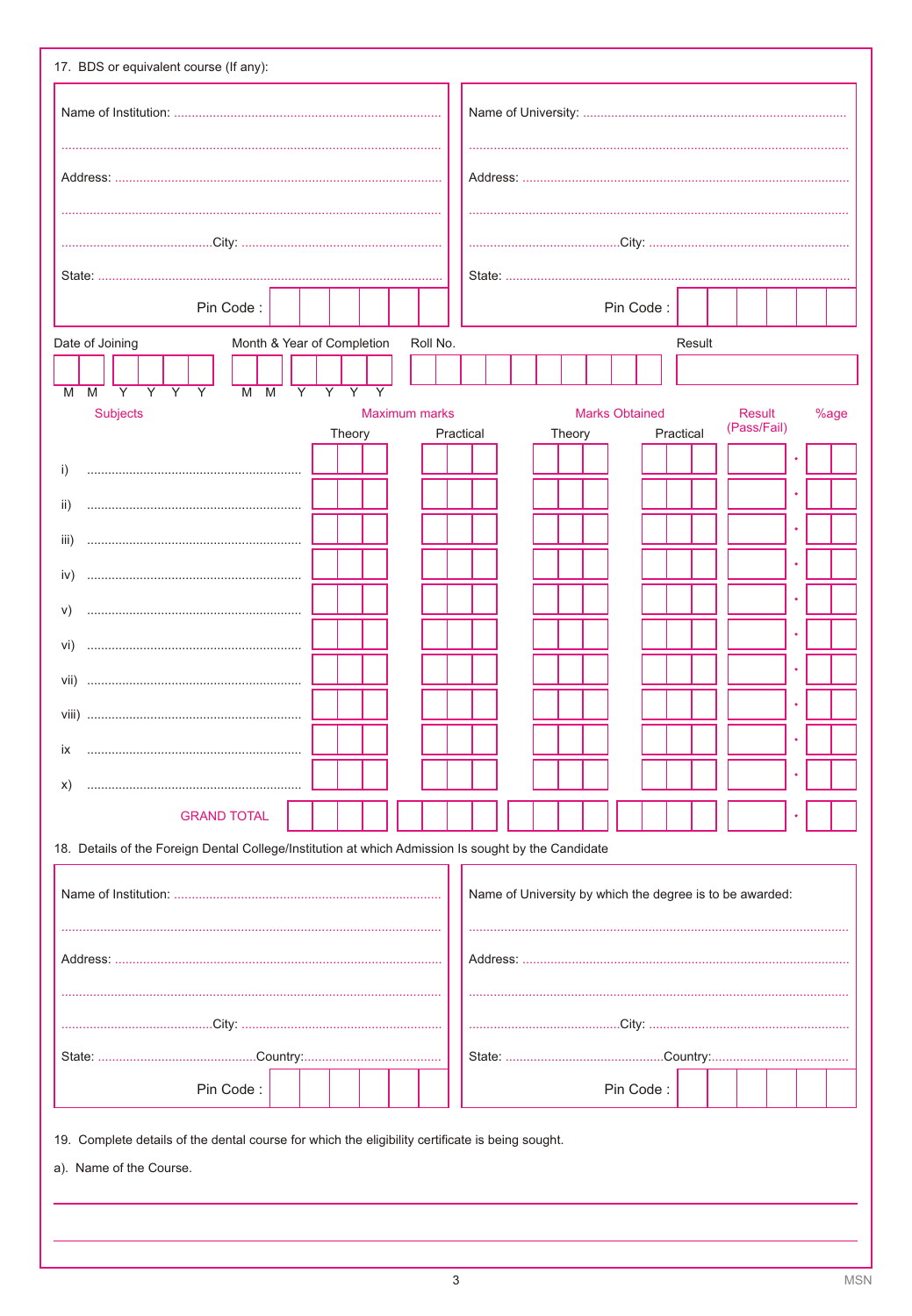| t).<br>g).<br>h).<br>$\mathbf{I}$ .<br>j). | b). Whether the course is recognised by their respective country/councils/governments for practice purpose, if yes<br>c). Whether an attested copy of registration of the State Dental Council of the respective country has been enclosed.<br>d). Whether the course is recognised for PG teaching in respective university/institution.<br>e). Duration of the course.<br>Whether the duration of the course is at par with the same course conducted by Indian Institution.<br>Exact Date of commencement of the academic session.<br>Tentative date of completion of the course.<br>Whether the course is a full time.<br>Whether the course is an in-house course and not an online course or correspondence course. |           | Yes<br>Yes<br>Yes<br>Yes<br>Yes<br>Yes | No<br>No<br>No<br>No<br><b>No</b><br>No |
|--------------------------------------------|---------------------------------------------------------------------------------------------------------------------------------------------------------------------------------------------------------------------------------------------------------------------------------------------------------------------------------------------------------------------------------------------------------------------------------------------------------------------------------------------------------------------------------------------------------------------------------------------------------------------------------------------------------------------------------------------------------------------------|-----------|----------------------------------------|-----------------------------------------|
| K).                                        | Whether the eligibility criteria for admission in terms of educational qualification, age, percentage etc. is similar to the<br>Indian universities, if yes (give the details)                                                                                                                                                                                                                                                                                                                                                                                                                                                                                                                                            |           | Yes                                    | No                                      |
| $\mathsf{I}$ .<br>n).<br>O).               | Is there any Internship provision (if yes, give the details):<br>Roratory/Otherwise<br>ii)<br>m). Whether the course content are similar to that of India.<br>Whether the examination pattern is similar to that of India.<br>Whether the subject wise teaching hours are similar to that of India.<br>If yes, please indicate the following details<br><b>Total Hours</b><br>Clinical                                                                                                                                                                                                                                                                                                                                    | Academic  | Yes<br>Yes<br>Yes<br>Yes<br>Field      | No<br>No<br><b>No</b><br>No             |
|                                            | In case of PG courses, please indicate (on a separate white sheet) subject of specialization, Thesis, Clinical work requirement, Seminars,<br>Journal Club, No. of Conferences to be attended, Examination pattern, Faculty details (if any).                                                                                                                                                                                                                                                                                                                                                                                                                                                                             |           |                                        |                                         |
| p).                                        | Whether a copy of prospectus indicating the syllabus as well as other informations have been enclosed<br>20. Details of payment of fees :<br><b>CASH</b><br><b>DD</b><br><b>Eligibility Certificate Fee:</b><br>(i) Paid by Cash/Demand Draft of Rs. 1,000.00 (Rs. One thousand only)<br>(ii) If paid by demand draft, details thereof:<br>Name and address of issuing bank - The Context of the Context of the Context of the Context of the Context of the Context of the Context of the Context of the Context of the Context of the Context of the Context of the Con<br>Place:<br>Date:                                                                                                                              | Pay Order | Yes                                    | No                                      |
|                                            |                                                                                                                                                                                                                                                                                                                                                                                                                                                                                                                                                                                                                                                                                                                           |           | <b>Signature of the Applicant</b>      |                                         |

4